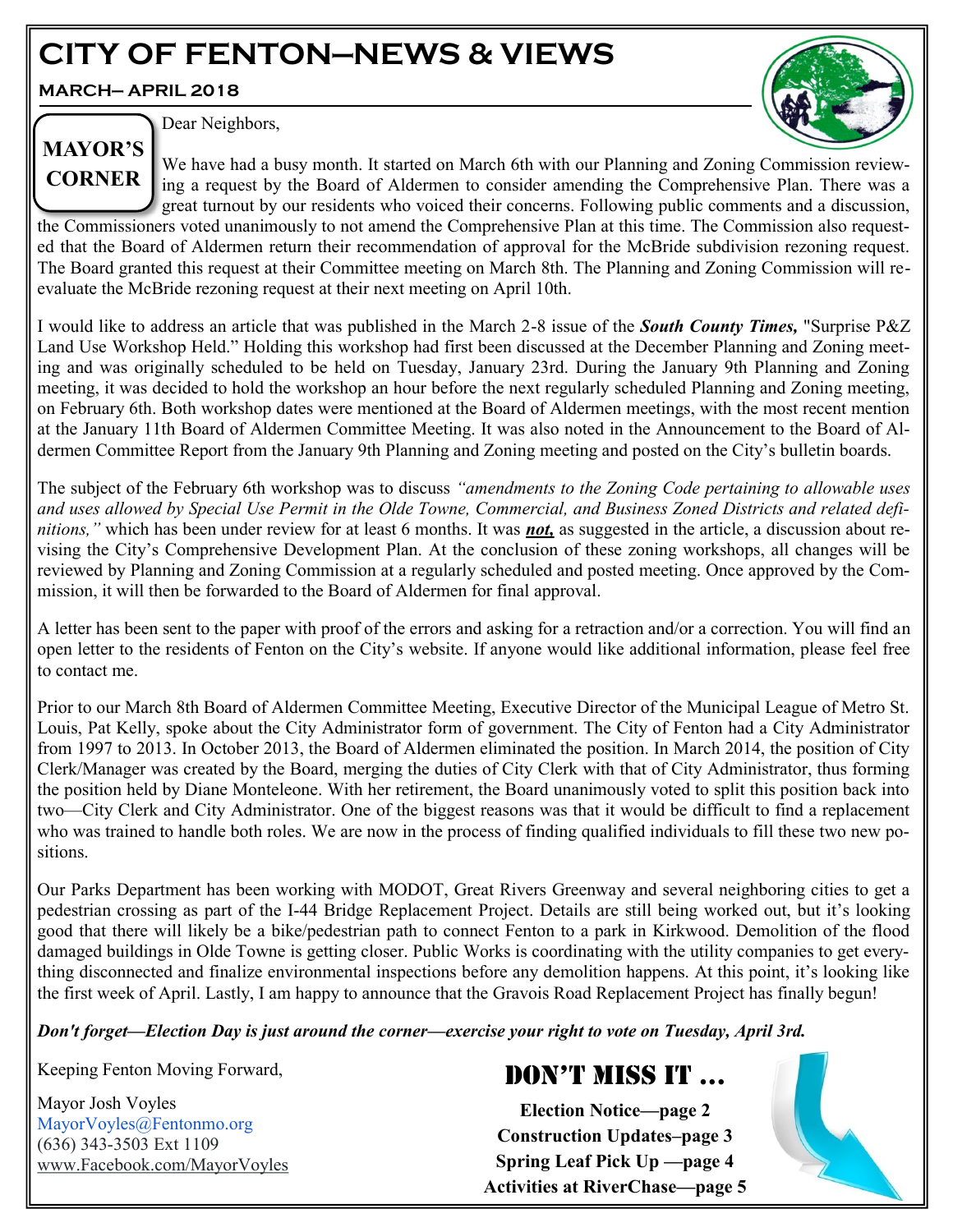#### **PLANNING & ZONING COMMISSION PUBLIC HEARING NOTICE**

*\*\*PLEASE NOTE: The April Meeting is being held on the second Tuesday of the month rather than the usual first Tuesday due to elections\*\**

On **Tuesday, April 10, 2018,** the Planning & Zoning Commission will hold a Public Hearing at 7:00 p.m. during their regularly scheduled meeting at City Hall to consider the following:

#### **OLD BUSINESS:**

- $\checkmark$  Consideration of amendments to the Zoning Code regarding outdoor storage of equipment/materials and containers.
- $\checkmark$  Consideration of amendments to the Zoning Code regarding Permitted Uses and Uses Allowed by Special Use Permit in the Olde Towne, Commercial, and Business Zone Districts and related definitions.

#### **NEW BUSINESS:**

- ✓ A Petition by Craig Jacko for Site Plan Review of proposed accessory (mechanical) structures for Alkem Laboratories at 1733 Gilsinn Lane. The property is zoned "BP-3" Business Park – General Office Centers, Small Warehousing District.
- $\checkmark$  Reconsideration of a Petition by McBride Riverchase, LLC, to rezone 9.64 acres from "R-1" Single-Family Residential to "R-2" Single-Family Residential/ PUD (Planned Unit Development) to develop a single-family residential subdivision known as The Arbors at Riverchase. The properties are located at 1000, 1020, 1024, and 1040 Horan Drive, and 1630 and 1650 Uthoff Drive.

#### **For more information, please call Community Development at (636) 349-8110.**

# **ARE YOU A CONSIDERATE PET OWNER?**

Just a friendly reminder to all our pet owners to have your pets on a leash and to pick up after them while in parks and other public places. It's the law.

Plastic bag dispensers have been installed in Fenton City Park. Please utilize these bags—they are there for your con-



venience. If you have extra plastic bags at home, feel free to bring them to the park to restock the dispensers.

Be a considerate and thoughtful neighbor and help keep our City and parks clean.

# **NEW BUSINESS CORNER**

The following businesses have applied for an Occupancy Permit and are planning on calling Fenton "home"



**Dollar Tree** 508 Old Smizer Mill Road *(retail store)*

**Orizon Aerostructures, LLC** 2085 Corporate 44 Drive *(aerospace component manufacturer)*

#### ELECTION NOTICE

The City of Fenton will hold its annual General Election on **Tuesday, April 3, 2018.** Voters will elect four Aldermen, one each from the City's four wards, for two-year terms. The



polling places will open at 6:00 a.m. and close at 7:00 p.m. The St. Louis County Board of Election Commissioners will notify all registered voters by mail of their respective polling place.

The following is a list of candidates that will appear on the ballot in the order they were filed:

#### **ALDERMAN—WARD 1**

Paul Seemayer 22 Elderwood Court

#### **ALDERMAN—WARD 2**

Joe Maurath 1350 Larkin Williams Road

Marcus Jewell 214 Wolfner Drive

#### **ALDERMAN—WARD 4**

Richard Patton 1714 San Martin Drive

Jim Nottelmann 954 San Sebastian Drive

**For more information, please contact the City Clerk's Office at (636)343-2080.**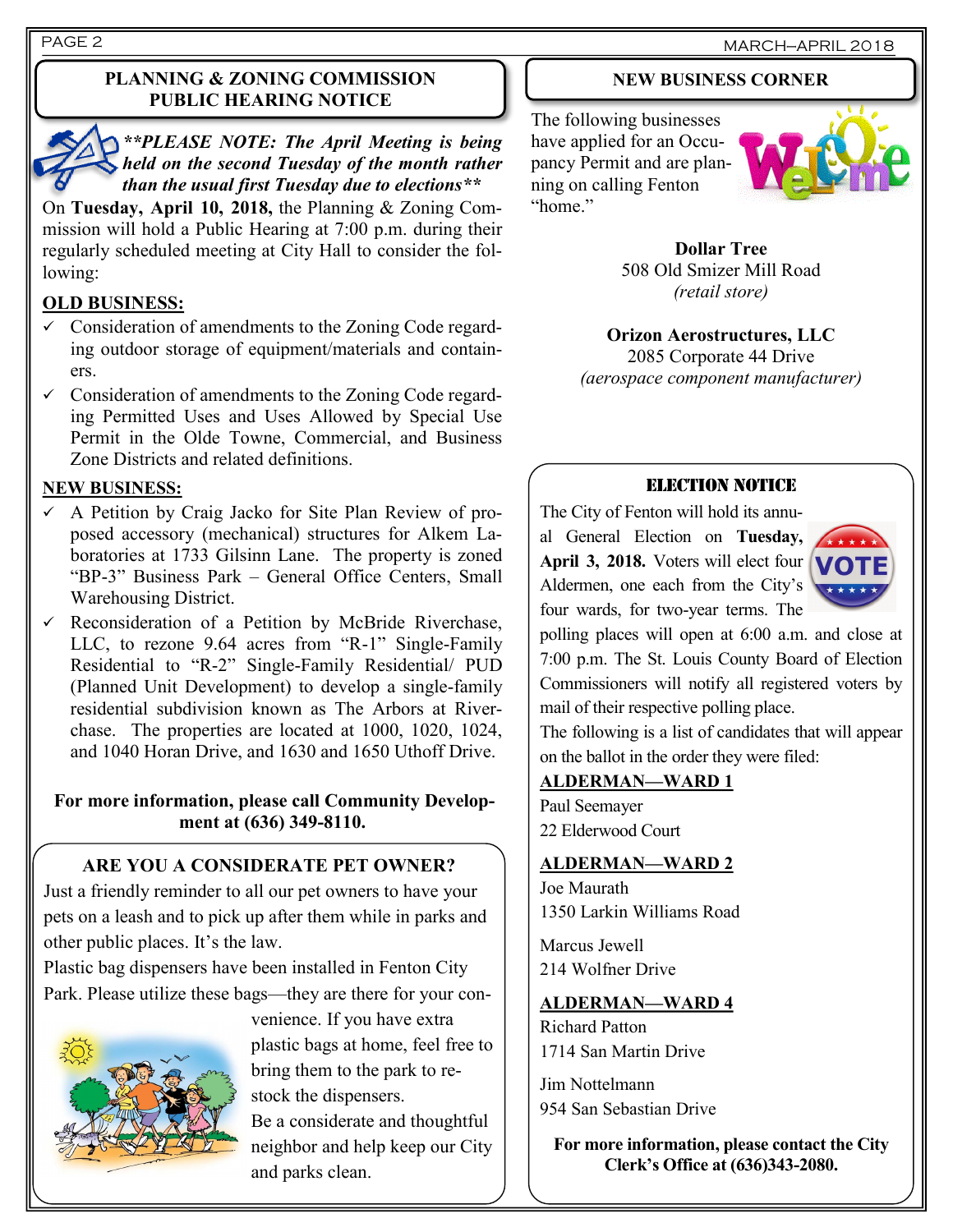PAGE 3 MARCH—APRIL 2018

#### **CONSTRUCTION UPDATES**



Phase I of the Gravois Road Replacement Project began in early March. Gravois Road will be restricted to one-way traffic from Ferry Street to Water Street for the duration of the project to afford the contractor the ability to perform

work in multiple locations within the project limits.

The Bud Weil Lake Project began in late February. This project includes dewatering, dredging of sediment, and installation of a new clay liner. This will seal a leak in the old liner and allow the lake to retain water.

The 2018 Concrete Slab Replacement Project began the week of March 12 on Cassens Drive in the industrial area.

Be sure to check the City of Fenton's website or Facebook page for progress updates on all ongoing projects. Please use caution while traveling these areas during construction. Any questions can be directed to **Matthew Budd or Dan Howard at 636-349-8155.**

#### **FENTON HISTORICAL SOCIETY**

**Fenton Historical Society Spring Luncheon Saturday, April 28, 2018**



Andre's West Banquet Facilities

211 S. Old Hwy 141, Olde Towne Fenton Doors open at 11:30 a.m. Lunch served at 12:00 p.m.

> Tickets are \$20 advanced purchase only Reservation deadline: Monday, April 9

Silent Auction—Free Antique Appraisal (limit 2 items)— Quilt Raffle

Call Patty Hunt for more information at (314) 631-2922, or Museum at (636) 326-0808

The monthly meeting of the Fenton Historical Society will be held on **Thursday, April 5 at 7:00 p.m.** The Fenton Historical Society is located at #1 Church Street in Olde Towne Fenton. For more information, call (636) 326-0808 or visit our website: **www.fentonhistory.com.**

#### **ST. LOUIS COUNTY POLICE FENTON PRECINCT**

#### **CYBER BULLYING**

Recently the topic of cyber bullying has come to our attention. As adults, we need to take responsibility to look out for and protect our youth. As with all transactions or sharing of information on the internet, please use



caution. Be careful with personal information that is displayed for others. Being a victim of cyber bullying can be a common and hurtful experience. Luckily, there are things that can be done to stop cyber bullying and stay cyber-safe!

- **Watch what you say.** If you wouldn't say it in person, DON'T say it on-line.
- Stay safe. Keep personal information personal. Only share your phone number, address, etc. with friends you've met face to face and trust.
- **Break the chain**. Passing along hurtful or unkind messages—even as a joke—is NEVER okay.
- **Don't take it.** You can block offensive message senders, delete messages from unfamiliar addresses or report them to your electronic service provider.
- **Ask for help.** If you know cyber bullying is going on, talk about it with a trusted adult—a parent, teacher or coworker. Everyone needs a little help sometimes!

**Neighborhood Police Officer Julia Weston Precinct Phone (636) 349-8120**



#### **SALES TAX REDISTRIBUTIONS TO ST. LOUIS COUNTY FOR FEBRUARY 2018**

| "A" Sales Tax Summary |                      | "B" (Pool) Sales Tax Summary |                      | <b>Combined Sales Tax Summary</b> |                      |
|-----------------------|----------------------|------------------------------|----------------------|-----------------------------------|----------------------|
| Generated             | <b>Redistributed</b> | <b>Generated</b>             | <b>Redistributed</b> | Generated                         | <b>Redistributed</b> |
| \$430,189             | \$140,797(32.7%)     | \$312,209                    | $$230,269(73.8\%)$   | \$742,399                         | $$371,066(50.0\%)$   |
|                       | $00$ n 1             |                              |                      |                                   | $0.017 - 1.11 + 1.1$ |

Please remember that January & February sales tax income posts to the previous year. Total amount for 2017 redistributed to St. Louis County is \$3,929,646 (47.2%).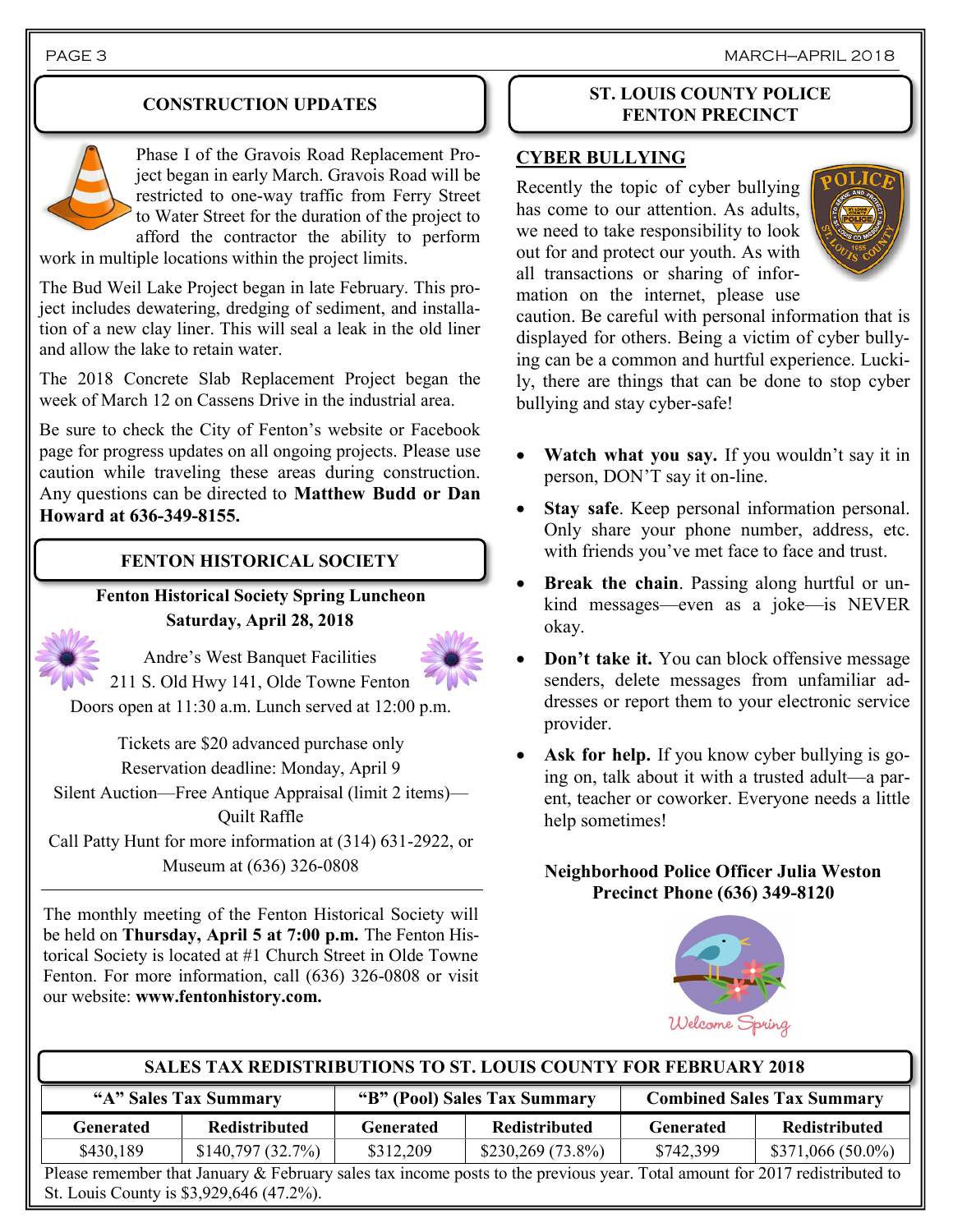PAGE 4 MARCH—APRIL 2018

#### **DECISIONS FROM THE FEBRUARY 22, 2018 BOARD OF ALDERMEN MEETING**

#### *DECISIONS*

- $\checkmark$  Approved the mill, overlay and repair of Woodway Circle/Woodway Court.
- $\checkmark$  Approved the 2018—2023 Long-Term Capital Improvement Plan.
- ✓ Approved changing "Administrative Assistant" job title to "Receptionist"; updating Education Requirements to be consistent through all Maintenance Worker positions; and updating the pay scale to show actual pay as opposed to pay range.
- $\checkmark$  Approved Job Descriptions presented at the February 8, 2018 Committee Meetings.
- ✓ Approved Deputy City Clerk to attend the MoCCFOA Annual Spring Institute March 12—15, 2018 in Columbia, Missouri.
- $\checkmark$  Approved Project Manager to attend the 2018 Missouri State Floodplain Conference April 11-13, 2018 in Lake Ozark, Missouri.
- $\checkmark$  Approved the Public Works Department Policy on Personnel Equipment.

### *ORDINANCES*

- #3773 Ord. authorizing the Mayor to execute a First Amendment to the Agreement with The Brain Mill, Inc., for Network Services/IT Management to extend the agreement*.*
- ✓ **#3774** Ord. authorizing the Mayor to execute a License Agreement with Info Tech, Inc. for Appia Web Application Project Tracking Subscriptions.
- ✓ **#3775** Ord. establishing the Year 2018 Municipal Tax Rate for General Revenue purposes in the City of Fenton, Missouri at no cents for each one hundred dollars of valuation for all real and personal property.
- $\checkmark$  #3776 Ord. authorizing the City to enter into an agreement to purchase 5 Ferry Street through the Voluntary Acquisition Program for flood damaged residences and granting further authority.
- $\checkmark$  #3777 Ord. authorizing the City to enter into an agreement to purchase 504 – 508 Water Street through the Voluntary Acquisition Program for flood damaged residences and granting further authority.

#### **BOARD OF ALDERMEN MEETINGS**

Board of Aldermen Committee Meetings for the month of April will be as follows:

**Important Notice** 

#### **Thursday, April 12**

Regular Board of Aldermen Meetings will still be held on the 4th Thursday of the month during this time.

# **SPRING LEAF PICK-UP**

Spring Leaf Pick-Up will begin the week of April 2 and will run through the week of April 23. Please remember that pick-ups

start in a different part of the City each Monday. Please have your leaves out by 7:00 a.m. Leaf pick-ups will occur weekly until all areas have been serviced once. **PLEASE DO NOT RAKE LEAVES INTO THE STREET.** Please rake to the back of curbs as leaves in the gutter can wash into and clog the storm system. Leaf piles containing debris or other items will be left and picked up the following week only after the unacceptable materials (ex. animal feces, bottles, etc.) are removed. **For more information, call Public Works at (636) 349-8155.**

# **FREE MULCH AND COMPOST**

On a first-come basis, residents of the City may take advantage of free mulch and compost located in Fenton City Park behind the parking



lot right off the River Road. The available mulch and compost material is the end product of our lawn debris and leaf removal programs from the previous year. Many residents utilize this material in their vegetable and flower gardens. Help us complete our recycling process by utilizing the mulch and compost.

## **OLDE TOWNE FENTON FARMER'S MARKET**

Join us for opening day on **May 5 from 8:00 a.m.**—1:00 p.m. Come out to see your favorite vendors and meet some new ones! Like us on Facebook to keep updated with events over the season. Interested in becoming a vendor? Send us an email at farmersmarket@fentonmo.org.



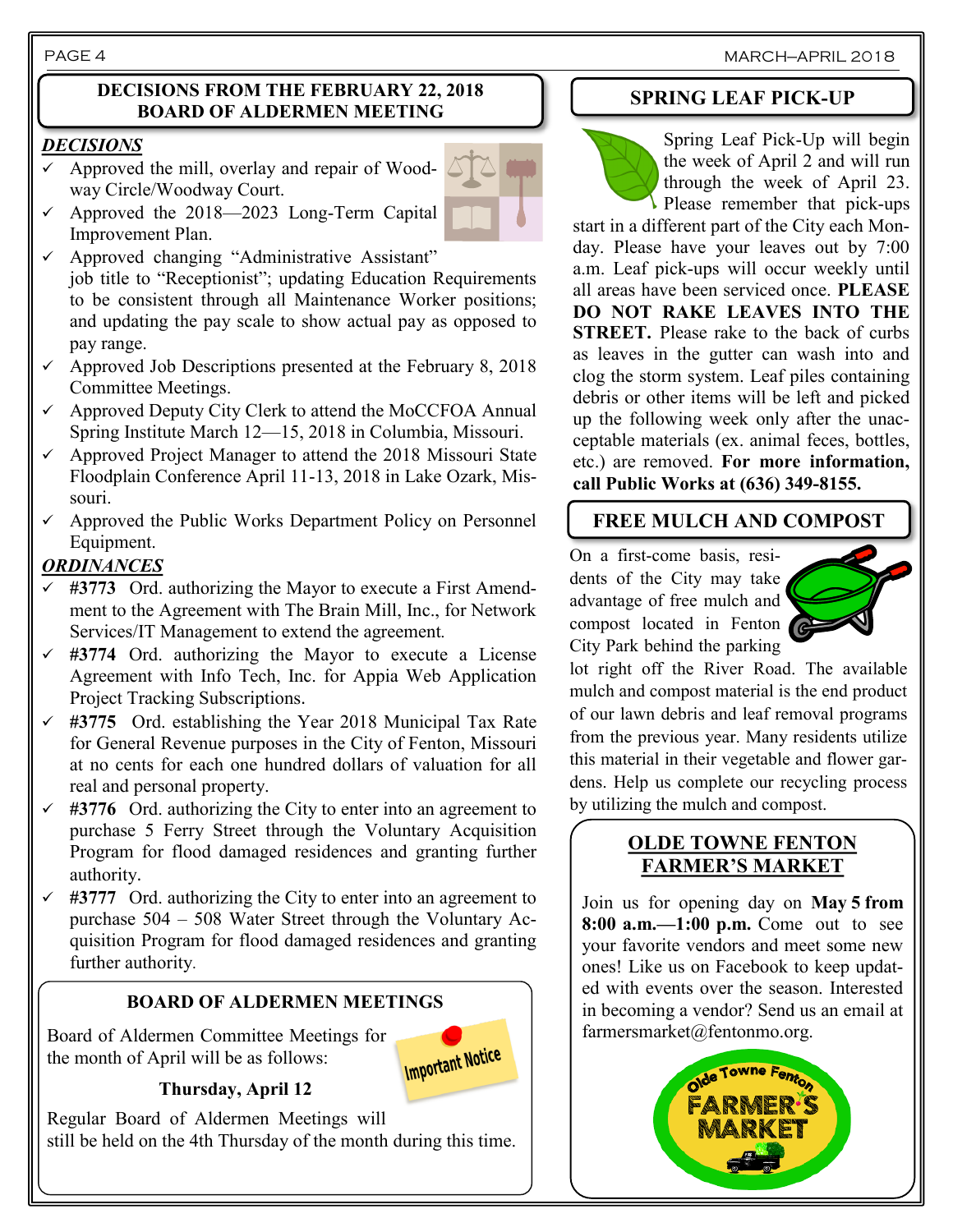### **PARKS & RECREATION**

# **UPCOMING PROGRAM OFFERINGS**

For detailed information, including program fees and registration requirements, please call RiverChase of Fenton at **(636) 343-0067** or visit our website at **www.fentonmo.org.**



## **SENIOR (55+) LUNCH AND BINGO**

Join us at 10:30 a.m. on **Wednesday, April 11** for an hour of bingo followed by Sloppy Joe's for lunch. Fee: \$7.00/person; registration required by Sunday, March 8.

#### **GROUP CYCLING!**

This class meets on Tuesdays from April 10—May 15. **Cost is \$41 for Residents/Members and \$49 for Non-Members.**

#### **WILD WEDNESDAY**

Preschoolers, ages 3-5 years, join our nature and wildlife expert, Jill Wider, for a fun and exciting class that includes exploring, crafting, story time, a snack, and a game! Jill will introduce our preschoolers to the wild side of nature by focusing on a different theme. Pre-registration is required 3 days prior to the event. Classes meet at 10:00 a.m., see below for dates and themes.

**April 18 "Spring Fling"** Fee: \$10 per child

#### **2018 RIVERCHASE OPEN HOUSE**

RiverChase will be having an open house on Thursday, April 12 from 5:30 a.m. to 9:00 p.m. Our entire facility, classes and activities will be free! Instead of our regular fees, we will be accepting donations. Proceeds raised this day will benefit **The BackStoppers, Inc**. There will be special guests and activities throughout the day. If your business is interested in being a sponsor for this event, please contact parksandrec@fentonmo.org for further details.

Sponsored by Victorian Sales Fireplaces, Gas Logs, Grills and More and SSM Health St. Clare Hospital—Fenton.

## **BEGINNER'S BASEBALL I (AGES 3 – 5)**

This 3-week instructional program will include techniques on hitting, fielding, and running bases. Each participant must bring a glove. Parent/guardian participation required. Program meets at Fenton City Park Softball Diamond #7 on March 31, April 7, and April 14 from 10:00 a.m. to 10:45 a.m. **Fee is \$45 for Residents/Members and \$50 for Non-Members**.

# **BEGINNER'S BASEBALL II (AGES 6– 8)**

This 3-week instructional program will include techniques on hitting, fielding, and running bases. This program is designed to help participants adjust from t -ball to coach pitch. Each participant must bring a glove. Program meets at Fenton City Park Softball Diamond #7 on March 31, April 7, and April 14 from 11:00 a.m. to 11:45 a.m. **Fee is \$45 for Residents/ Members and \$50 for Non-Members.**

#### **T-BALL LEAGUE (AGES 3 – 5)**

This league is recreational and coed and will consist of an eight-game schedule. Practices will be held once a week, Monday—Friday, between 5:00 p.m. and 6:30 p.m. The day and time is dependent on the coach. Participants will receive a num-

bered uniform shirt, hat, award at the end of the season, and one free Cardinals ticket\* with the opportunity to walk the field at Busch Stadium. Session I begins April 28 and deadline to register is April 1. Parent coaches are



needed and will receive a FREE registration credit at the end of the season. **Fee is \$70 for Residents/ Members and \$80 for Non-Members.** *\*Additional Cardinals tickets may be purchased. All players must be accompanied by an adult to participate. Game night will be on Friday, May 18*.

#### **COACH PITCH LEAGUE (AGES 6-8)**

This recreational, coed league will consist of an eight -game schedule held at Fenton City Park on Saturday mornings/afternoons. Practices will be held once a week, Monday—Friday on the coaches desired day and time, between 5:00 p.m. and 6:30 p.m. Participants will receive a numbered uniform shirt, hat, award, one free Cardinals ticket\* and walk the field at Busch Stadium, and instruction from Ozzie Smith Sports Academy on April 21 at Fenton City Park. Session I begins April 28 and deadline to register is April 1. Parent coaches are needed and will receive a FREE registration credit at the end of the season. **Fee is \$75 for Resident/Members and \$85 for Non-Members.** *\*Additional Cardinals tickets may be purchased. All players must be accompanied by an adult in order to participate. Game night will be on Friday, May 18.*







@FentonParks @FentonParks www.facebook.com/FentonParks www.facebook.com/FentonFarmersMarket